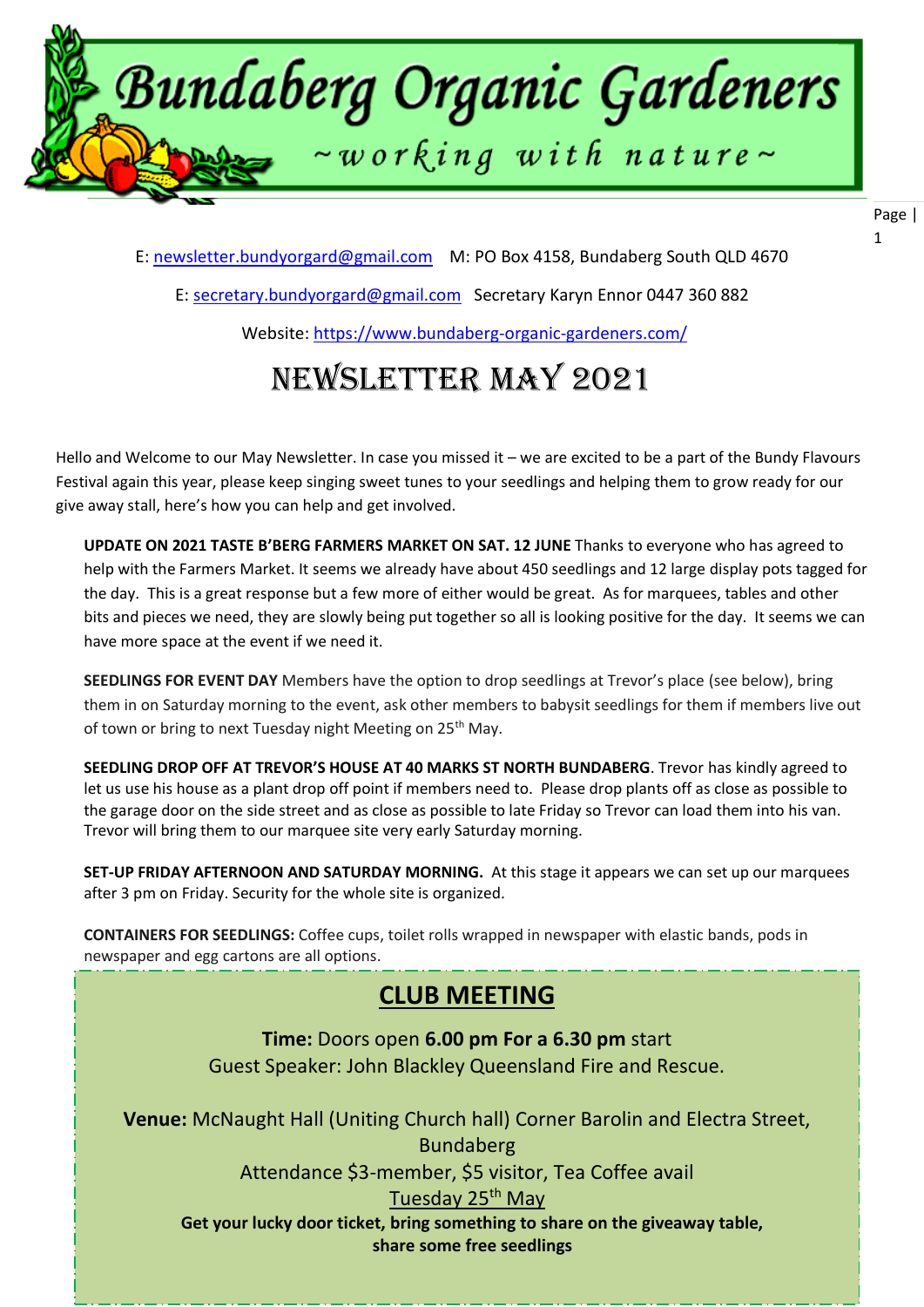### **From The April Meeting**

Guest Speaker for the BOGI April meeting was Ian Blackmore who spoke about European and Native Bees.

Ian spoke about how hard it had been over the past year to source pure organic honey. That is, honey which has not been blended with anything else. Many brands of manufactured honey have a very small percentage of natural honey, mainly being blended with glucose or corn syrup. Although this may not be visible on the label, as little as 10% may be pure honey.

(Pure honey and raw honey = the same thing)

The main types of honey include box, ironbark, macadamia and farm blossoms. Many of these honeys are the same colour, however they differ in flavour. (The farm blossom honey which Ian referred to was produced on a vegetable farm of 7 000 acres and tended to be slightly darker in colour.)

Ian also mentioned cold spun and hot spun honey – the honey produced from the cold spun method was much better, because the hot spun method takes the nutritional value out of the honey. (Cold spun honey refers to the natural processing of honey without using any heat. Hot spun honey involves preheating to 40˚C, straining, filtering/clarification, and indirect heating of filtered honey at 60-65˚C for 25-30 minutes, then cooling.)

About the bees, Ian said that there were about 20 000 different breeds of bees, of these 8 bee varieties produce honey to be used for production, and that the native bees were by far the better pollinators. A beehive may consist of 20 000 - 30 000 bees, mainly females which live up to 16 weeks. The male bees, called drones only role is to mate with the queen, and their life expectancy is about 90 days.

He also mentioned that this year had been a bad season due to the drought (some trees may not flower this year), and bushfires, which may lead to a shortage in the availability of honey.

[One fairly important comment stated by Ian that I would like to challenge was that 'All honey is organic isn't it?' To my knowledge and understanding, for a honey to be Raw, it means that it has not been heat treated throughout the extraction and bottling process. For a honey to be labelled as Organic, it does not have to be raw, and can still be processed through a heat-treating method, but must be from bees who have been kept far enough away from commercial farming that they could not forage throughout conventionally grown crops. The pick of the bunch to look out for would be both Raw and Organic. There have been many studies of honey that has come from bees living within conventional farms and unfortunately, traces of pesticides have been found in the honey. You can read more about that here [https://www.abc.net.au/news/science/2017-10-06/pesticides-found-in-75-per-cent-of-honey-sold](https://www.abc.net.au/news/science/2017-10-06/pesticides-found-in-75-per-cent-of-honey-sold-worldwide/9011510)[worldwide/9011510](https://www.abc.net.au/news/science/2017-10-06/pesticides-found-in-75-per-cent-of-honey-sold-worldwide/9011510) - Cathy (Editor)]

### **Maintain Continual Living Plant Roots In Your Garden or Farm**

When left to her own devices, Mother Nature makes sure there is something living and growing in the soil at all times.

In a traditional corn-soybean rotation, there are only active roots in the soil about 32% of the year, leaving the root zone a desert for the remaining 68% of the time. That leaves hungry soil microbes high and dry and organic matter in short supply.

To achieve the benefits of a more natural cycle, including more efficient nutrient recycling, producers should look to add cover crops to their no-till system.

Page |  $\overline{2}$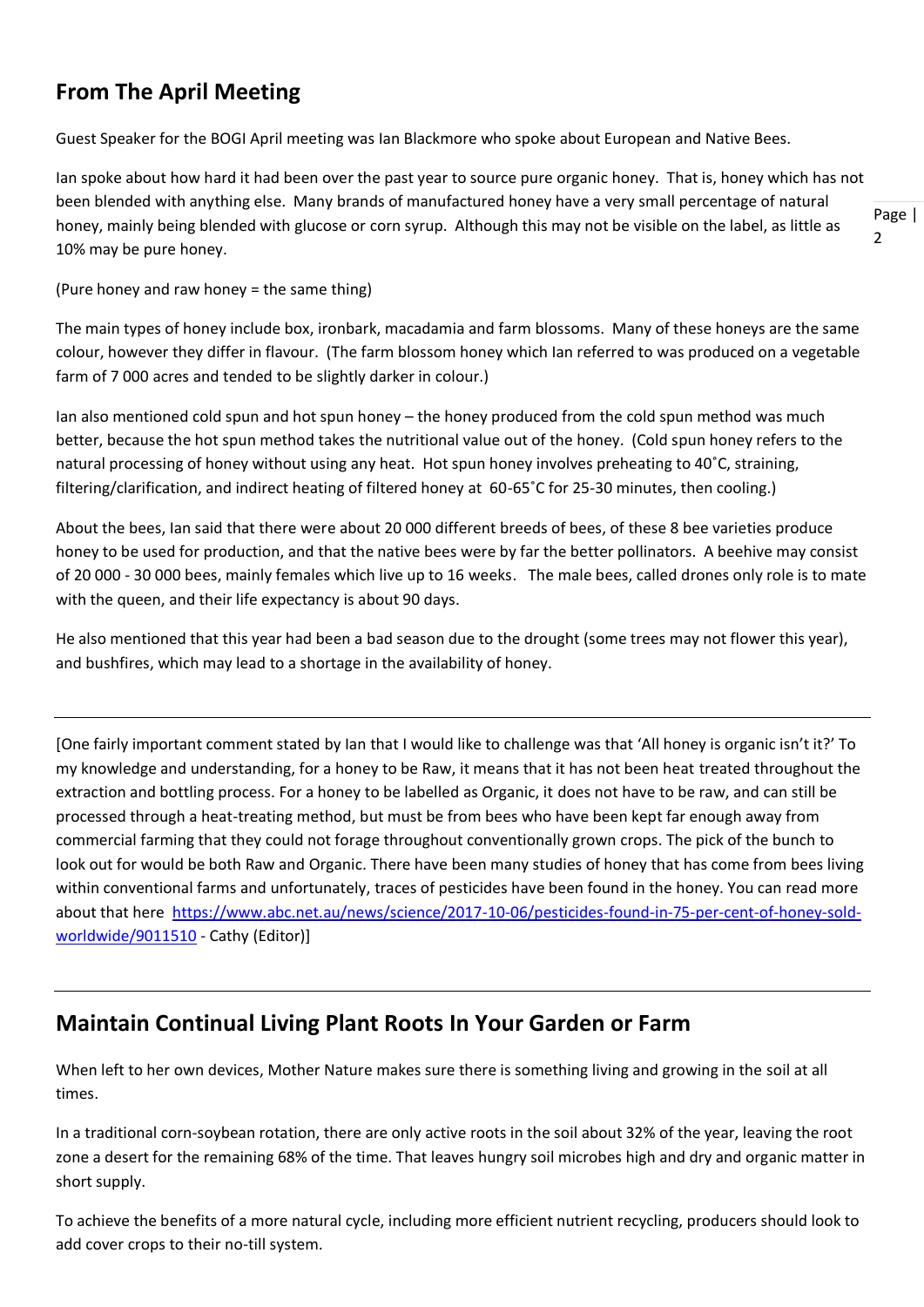In a traditional system, we are only about 30% to 40% effective at recycling nitrogen and 50% effective with phosphorus. Cover crops give us a way to recycle more of those nutrients with active carbon.

Soil is teeming with life. Microbes, such as bacteria and fungi, are the laborers that keep soil working to a producer's advantage — and some are more beneficial for certain functions than others.

Most microbes live close to actively growing roots. If you don't have anything growing, those microbes die off. No-till Page | 3 helps by not disturbing habitat, but it doesn't work completely because we haven't added living roots.

Add a cover crop and you can build microbial levels and improve your soil.

Fungi are much more efficient than bacteria at storing carbon in the soil. Because fungi don't handle tillage well, bacteria usually dominate tilled fields while fungi dominate in no-till fields.

Fungi act like a spiderweb, spreading out and pulling in nutrients. Mycorrhizal fungi invade the plant root and fungal hyphae penetrate small crevices in the soil. That brings nitrogen and phosphorus to the plant while the plant gives the fungi carbon and simple sugars for energy.

The fungi contain a substance in their cells called [glomalin,](https://www.no-tillfarmer.com/articles/3179-no-tills-super-glue-works-wonders) which serves as a glue to coat soil particles and promotes good soil structure. No-till soils, especially with a live cover crop, have more glomalin, which improves soil structure and reduces compaction.

#### **Two Leaves a Day Keeps Old Age Away**

Barry Avis, Husband of May Avis, has been using fresh leaves of Gotu Kola for 20 years; a daily dose enough to cover two 50cent pieces. They read an article in the Women's Weekly about it and decided to give it a go. After two months he was much better. When on holidays for two months without taking it, the arthritis became worse again. After two months back home using it again, the arthritis largely disappeared once more. Barry now takes dry leaves with him on holidays to make tea. Only now, at age 82, is some arthritis coming back in his hands. He reasons that Gotu Kola is a blood-cleanser, which makes it easier for all organs to function properly.

Gotu Kola has many other popular names: Pennyworth, Indian Ginseng, Horse-hoof grass, Gotu Cola and probably more. In her book 'How Can I Use Herbs In My Daily Life?' Isabell Shipard devotes eight pages to this plant. She lists over 94 ailments and affections that have been claimed to be relieved or cured by taking Gotu Kola regularly. She quotes a legendary saying that 'Two Leaves a Day Keeps Old Age Away', but that may be a bit much to hope for. Isabell warns against going overboard; as with anything else, too much of a good thing can be damaging. Too much Gotu Kola can cause diarrhoea as an early sign of overdosing.

I am guided by a statement that up to six leaves per day is a safe dose; it has been for me so far. Once I had a regular supply of Gotu Kola I stopped taking Glucosamine / Chondroitin capsules for some mild arthritis that had started. So far I have no regrets, actually the opposite: no more arthritis and money saved. I mis small pieces through my daily salad to disguise the slightly bitter taste. Having the plants in wicking boxes is much better than picking them out of the grass, given the amount of kangaroo droppings on my lawn.

(Submitted by Peter Van Beek – originally published in BOGI newsletter in November 2011 but still as relevant today)



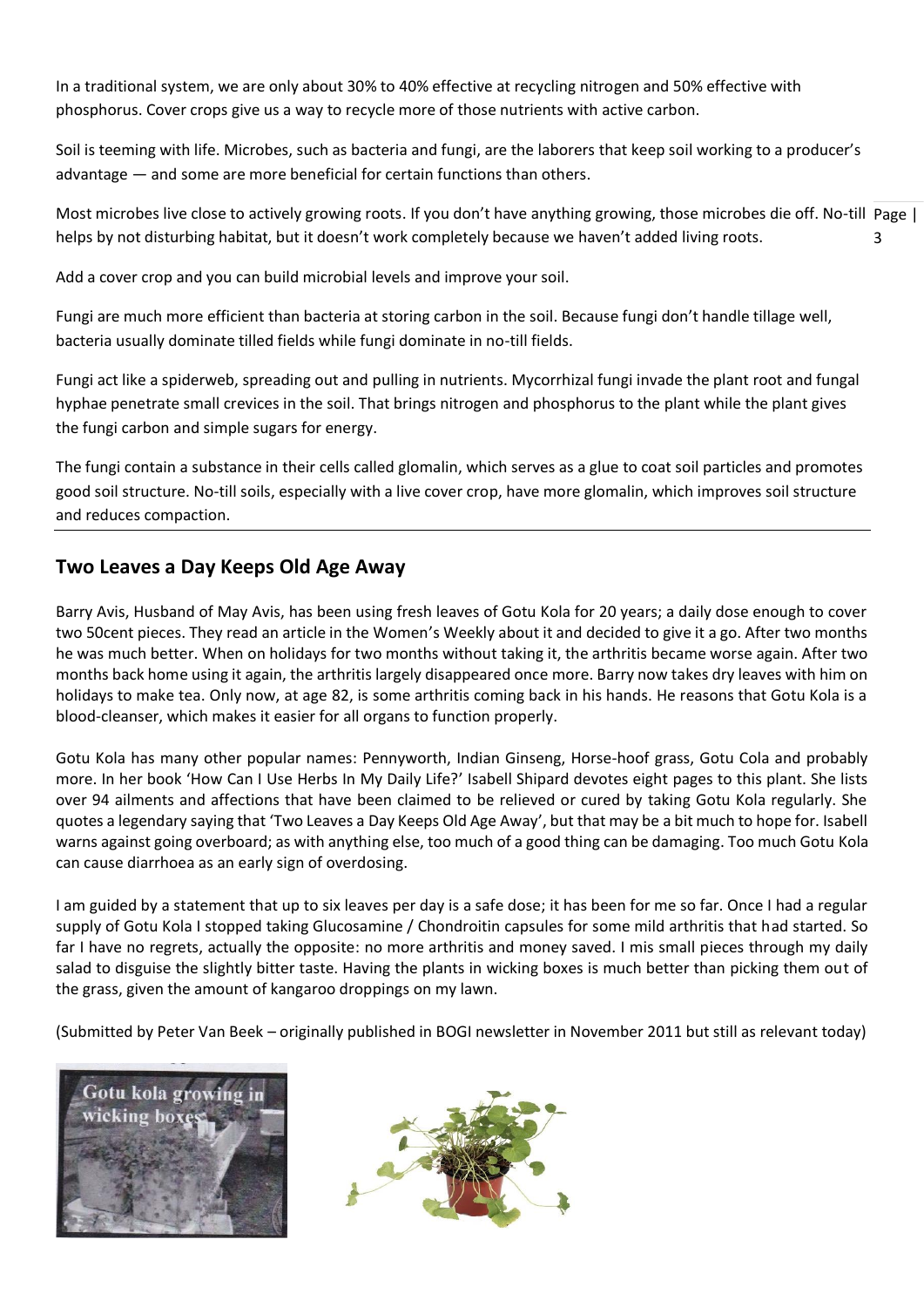### **Member Profile - Lenzie Duffy**

I have always been interested in growing organically since I was young.

I grew up in Chinchilla on my parents dairy farm. When I was 14 my parents had a bad accident and me being the oldest, I had to take charge of the family and the farm. I even gained my driving licence at age 14 ½ which was earlier than most boys. In the Chinchilla – Briggalow district I bought a farm and also managed farms; even started share-farming at age 19. This taught me so much about dealing with business.

Married to Ailsa, we had managed several farms by the time I was 40. We bought a house in Dalby and surprisingly, I started my own business supporting local farms with welding and farm jobs around the district. This became a very busy business being a Jack-of-all-trades.

I was unfortunate to break my back and was wheelchair bound. The Dalby business was auctioned off as we had already purchased a property near Hervey Bay. This was to be our retirement project. Luckily, I recovered from my injury and set out to plant as many fruit trees, medicine trees, orchids and bush tucker trees on our Hervey Bay property. With the property flourishing, I had joined a Rare Fruits organization and had become friendly with some Bundaberg Rare Fruits members who told me about the Bundaberg Organic Gardeners Club. I sold up my property in Hervey Bay because my wife had died and made the move to Bundaberg in 2018. I now have planted 64 fruit trees on my property as well as an abundance of vegetables where I have room.

I joined the Bundaberg Organic Gardeners Club soon after moving here and find them a friendly bunch. Some lucky neighbours benefit from my oversupply of produce.

Something I really enjoy is recycling. Never throw something away if you can't find good use for it.

Lenzie we are lucky to have you as a part of our club. Your enthusiasm for growing food is contagious and your knowledge is always appreciated.



**Other important club news….** 

**LIBRARIAN NEEDED**. BOGI needs someone who can take over managing our library. We have a good selection of books available and it would be great to have the library utilised more. The job would entail updating our library list and making the books more available to members.

### **DO YOU WANT TO GO TO THE NAMBOUR GARDEN EXPO ON FRIDAY**

**9 TH JULY?** A great opportunity has arisen for BOGI members to join the Bundaberg Bushhouse Club on a bus trip to the Nambour Garden Expo. As the event is soon, a **\$20 deposit must be paid to Joan Smart at our May Meeting to secure your seat.** The total cost of the bus fare and entry fee will be \$85. The bus will leave Stewart's Bus depot in Targo Street at 4.30 am on morning and leave the Expo mid to late afternoon.

Page | 4